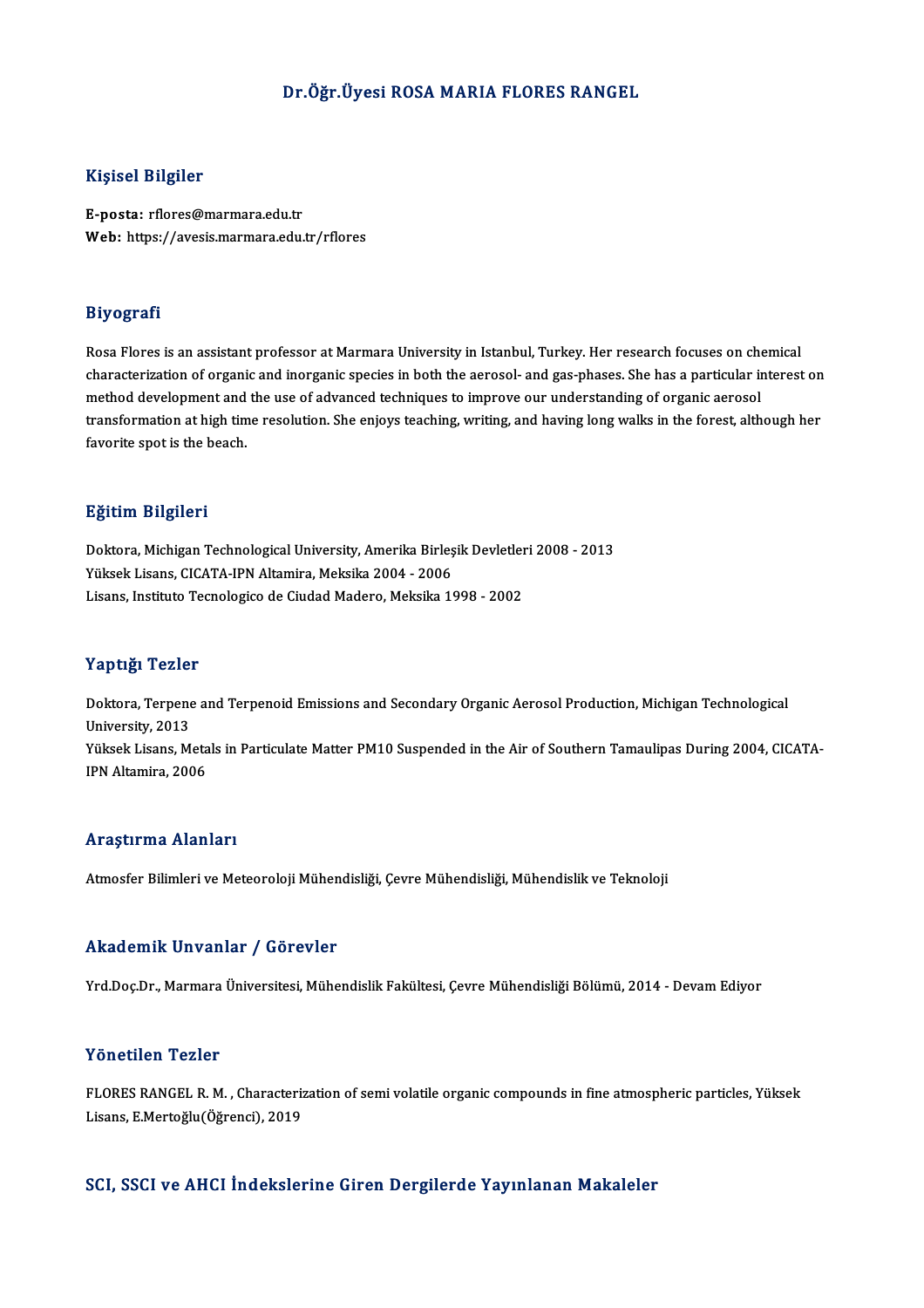| Ι.    | Distribution and sources of SVOCs in fine and coarse aerosols in the megacity of Istanbul                          |
|-------|--------------------------------------------------------------------------------------------------------------------|
|       | FLORES RANGEL R. M., Özdemir H., Ünal A., TAYANÇ M.                                                                |
|       | Atmospheric Research, cilt.271, 2022 (SCI Expanded İndekslerine Giren Dergi)                                       |
| П.    | Chemical characterization of water-soluble ions in highly time-resolved atmospheric fine particles in              |
|       | <b>Istanbul megacity</b>                                                                                           |
|       | Flores Rangel R. M.                                                                                                |
|       | ENVIRONMENTAL POLLUTION (1970), cilt.1, sa.1, ss.1-3, 2022 (SCI Expanded İndekslerine Giren Dergi)                 |
| III.  | A holistic approach to the air quality of Konya City, Turkey                                                       |
|       | TAYANÇ M., Sezen İ., Ünal A., FLORES RANGEL R. M., Karanfil S.                                                     |
|       | Air Quality, Atmosphere and Health, 2022 (SCI Indekslerine Giren Dergi)                                            |
| IV.   | Vapor- and aerosol-phase atmospheric organic matter in urban air of the Midwest USA                                |
|       | Flores R. M., Doskey P. V.                                                                                         |
|       | Atmospheric Environment, cilt.264, 2021 (SCI Expanded İndekslerine Giren Dergi)                                    |
| V.    | Characterization and ozone formation potential (OFP) of non-methane hydrocarbons under the                         |
|       | condition of chemical loss in Guangzhou, China                                                                     |
|       | Zou Y., Charlesworth E., Wang N., Flores R. M., Liu Q. Q., Li F., Deng T., Deng X. J.                              |
|       | Atmospheric Environment, cilt.262, 2021 (SCI Expanded İndekslerine Giren Dergi)                                    |
| VI.   | Seasonal variation of carbonaceous PM2.5 in an Istanbul traffic site                                               |
|       | Flores R. M., Ozdemir H., AKKOYUNLU B. O., Ünal A., TAYANÇ M.                                                      |
|       | ATMOSPHERIC POLLUTION RESEARCH, cilt.11, sa.12, ss.2110-2118, 2020 (SCI İndekslerine Giren Dergi)                  |
| VII.  | Optimization of a thermal desorption-gas chromatography/mass spectrometry method for                               |
|       | characterization of semi-volatile organic compounds in high time resolved PM2.5                                    |
|       | FLORES RANGEL R. M., Mertoglu E.                                                                                   |
|       | ATMOSPHERIC POLLUTION RESEARCH, cilt.11, sa.3, ss.619-629, 2020 (SCI İndekslerine Giren Dergi)                     |
| VIII. | A high-time resolution study of PM2.5, organic carbon, and elemental carbon at an urban traffic site               |
|       | in Istanbul                                                                                                        |
|       | FLORES RANGEL R. M., Mertoglu E., ÖZDEMİR H., AKKOYUNLU B. O., Demir G., Ünal A., TAYANÇ M.                        |
|       | ATMOSPHERIC ENVIRONMENT, cilt.223, 2020 (SCI İndekslerine Giren Dergi)                                             |
| IX.   | The effect of mineral dust transport on PM10 concentrations and physical properties in Istanbul                    |
|       | during 2007-2014                                                                                                   |
|       | Flores R. M., Kaya N., Eser O., Saltan S.                                                                          |
|       | ATMOSPHERIC RESEARCH, cilt.197, ss.342-355, 2017 (SCI İndekslerine Giren Dergi)                                    |
| Х.    | Sources of trace metals in PM10 from a petrochemical industrial complex in Northern Mexico                         |
|       | Rodriguez-Espinosa P. F., Flores-Rangel R. M., Mugica-Alvarez V., Morales-Garcia S. S.                             |
|       | AIR QUALITY ATMOSPHERE AND HEALTH, cilt.10, sa.1, ss.69-84, 2017 (SCI İndekslerine Giren Dergi)                    |
| XI.   | Evaluation of multistep derivatization methods for identification and quantification of oxygenated                 |
|       | species in organic aerosol                                                                                         |
|       | FLORES RANGEL R. M., Doskey P. V.                                                                                  |
|       | Journal Of Chromatography A, cilt.1418, ss.1-11, 2015 (SCI Expanded İndekslerine Giren Dergi)                      |
| XII.  | Temporal variation of PM10 and metal concentrations in Tampico Mexico                                              |
|       | FLORES RANGEL R. M., RodrguezEspinosa P., Montes de Oca J., Mugica V., OrtizRomero M., Navarrete M., Dorantes      |
|       | H., Morales S.                                                                                                     |
|       | Air Quality Atmosphere and Health, cilt.8, ss.367-378, 2015 (SCI Expanded Indekslerine Giren Dergi)                |
| XIII. | Estimating terpene and terpenoid emissions from conifer oleoresin composition<br>FLORES RANGEL R. M., Doskey P. V. |
|       | Atmospheric Environment, cilt.113, ss.32-40, 2015 (SCI Expanded Indekslerine Giren Dergi)                          |
| XIV.  | Using multidimensional gas chromatography to group secondary organic aerosol species by                            |
|       | functionality                                                                                                      |
|       | FLORES RANGEL R. M., Doskey P. V.                                                                                  |
|       |                                                                                                                    |
|       | Atmospheric Environment, cilt.96, ss.310-321, 2014 (SCI Expanded Indekslerine Giren Dergi)                         |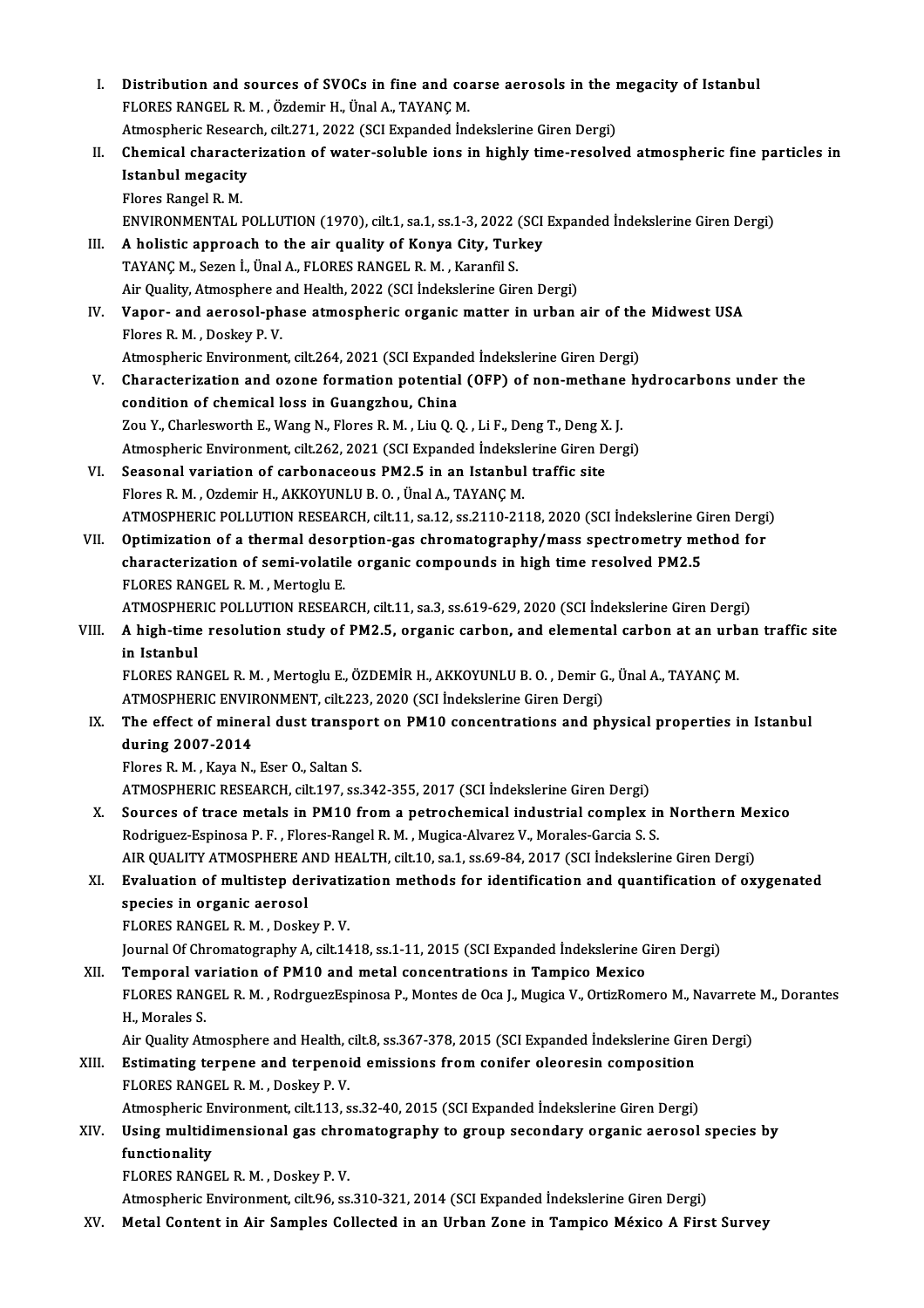FLORES RANGEL R. M. , Rodriguez P., Montes de Oca J., Mugica V., OrtizRomeroVargas E., NavarreteLopez M.,<br>Hester D. FLORES R<br>Hector D.<br>Human Al FLORES RANGEL R. M. , Rodriguez P., Montes de Oca J., Mugica V., OrtizRomeroVargas E., NavarreteLopez M.,<br>Hector D.<br>Human And Ecological Risk Assessment, cilt.13, ss.1359-1372, 2007 (SCI Expanded İndekslerine Giren Dergi)

# numan And Ecological Kisk Assessment, clit.1<br>Diğer Dergilerde Yayınlanan Makaleler

- Iger Dergilerde Yayınlanan Makaleler<br>I. General Assessment of PM10 And SO2 in Ağri<br>KARA Y. CİVİCİ M. KARTIM IL ELORES RANCEL R TERRIT AND THE TAY INTERNATIONAL PROPERTY.<br>
Seneral Assessment of PM10 And SO2 in Ağri<br>
KARA Y., ÇİVİCİ M., KARTUM U., FLORES RANGEL R. M.<br>International Journal of Advances in Engineering and I I. General Assessment of PM10 And SO2 in Ağri<br>KARA Y., ÇiViCi M., KARTUM U., FLORES RANGEL R. M.<br>International Journal of Advances in Engineering and Pure Sciences, cilt.34, ss.1-2, 2022 (Hakemli Üniversite<br>Dergisi) KARA Y.,<br>Internati<br>Dergisi)<br>Penrose International Journal of Advances in Engineering and Pure Sciences, cilt.34, ss.1-2, 2022 (Hakemli Ünive<br>Dergisi)<br>II. Representation of the Diurnal Distribution of Organic Aerosol by Multidimensional Liquid<br>Chromatography
- Dergisi)<br>Representation of the Diu<br>Chromatography Systems<br>Metteglu E. Flares Bangel B. Representation of the Diurn<br>Chromatography Systems<br>Mertoglu E., Flores Rangel R. M.<br>International Journal of Advance Mertoglu E., Flores Rangel R. M.

Chromatography Systems<br>Mertoglu E., Flores Rangel R. M.<br>International Journal of Advances in Engineering and Pure Sciences, cilt.33, sa.2, ss.277-286, 2021 (Hakemli<br>Üniversite Dergisi)

# HakemliKongre / SempozyumBildiriKitaplarında Yer Alan Yayınlar

- I. Evaluation of Multidimensional Liquid Chromatography Systems to Model Separation and Evolution Sinte Rongro / Somponyum Brians<br>Evaluation of Multidimensional Liquid<br>of Organic Aerosol in the Atmosphere Evaluation of Multid<br>of Organic Aerosol i<br>FLORES RANGEL R.M.<br>2 International Enviror 2.InternationalEnvironmentalChemistryCongress,31Ekim-03Kasım2019, ss.22
- II. Ion composition of the daily PM10 samples collected at Kirklareli Turkey ÇetinB.,SakaE.H. ,CiceraliM.F. ,ORUÇH.N. ,FLORESRANGELR.M. ,AKKOYUNLUB.O. ,TAYANÇM. 18th World Clean Air Congress, 23 - 27 Eylül 2019, ss.72 Cetin B., Saka E. H., Cicerali M. F., ORUC H. N., FLORES RANGEL R. M., AKKOYUNLU B. O., TAYANC M.<br>18th World Clean Air Congress, 23 - 27 Eylül 2019, ss.72<br>III. A STUDY OF METALIC COMPOSITION IN THE DAILY PM2.5 SAMPLES
- N ORUÇ H., ÖZDEMİR H., FLORES RANGEL R. M. , SEZEN İ., AKKOYUNLU B. O. , DEMİR G., ÜNAL A., TAYANÇ M.<br>18th WORLD CLEAN AIR CONGRESS 2019, 23 27 Eylül 2019 A STUDY OF METALIC COMPOSITION IN THE DAILY PM:<br>N ORUÇ H., ÖZDEMİR H., FLORES RANGEL R. M. , SEZEN İ., AKK<br>18th WORLD CLEAN AIR CONGRESS 2019, 23 - 27 Eylül 2019<br>Seasonality of PM 2.5 and its arsanis frastian in a traff N ORUÇ H., ÖZDEMİR H., FLORES RANGEL R. M., SEZEN İ., AKKOYUNLU B. O., DEMİR G., ÜNAI<br>18th WORLD CLEAN AIR CONGRESS 2019, 23 - 27 Eylül 2019<br>IV. Seasonality of PM 2.5 and its organic fraction in a traffic site in Besiktas,
- 18th WORLD CLEAN AIR CONGRESS 2019, 23 27 Eylül 2019<br>Seasonality of PM 2.5 and its organic fraction in a traffic site in Besiktas, Istanbul<br>FLORES RANGEL R. M. , MERTOĞLU E., ÖZDEMİR H., AKKOYUNLU B. O. , ÜNAL A., TAYANÇ Seasonality of PM 2.5 and its organic fraction in a<br>FLORES RANGEL R. M. , MERTOĞLU E., ÖZDEMİR H., AKK<br>18th World Clean Air Congress 2019, 23 - 27 Eylül 2019<br>Diunnal and seasonal variations of nrimary and se FLORES RANGEL R. M. , MERTOĞLU E., ÖZDEMİR H., AKKOYUNLU B. O. , ÜNAL A., TAYANÇ M.<br>18th World Clean Air Congress 2019, 23 - 27 Eylül 2019<br>V. Diurnal and seasonal variations of primary and secondary organic carbon at a
- 18th Wor<br>Diurnal<br>Istanbul<br>ELOPES E Diurnal and seasonal variations of primary and secondary organic carbon at an urban traffic si<br>Istanbul<br>FLORES RANGEL R. M. , Mertoglu E., Pursa A., Özdemir H., AKKOYUNLU B. O. , DEMİR G., ÜNAL A., TAYANÇ M.<br>European Cooph

I<mark>stanbul</mark><br>FLORES RANGEL R. M. , Mertoglu E., Pursa A., Özdemir H., AKKOYUNLU B<br>European Geophysical Union General Assembly 2019, 7 - 12 Nisan 2019<br>DISTRIRULUN OF SVOCS IN FINE AND COARSE RARTICUL ATE M FLORES RANGEL R. M. , Mertoglu E., Pursa A., Özdemir H., AKKOYUNLU B. O. , DEMİR G., ÜNAL A., TAYANÇ M.<br>European Geophysical Union General Assembly 2019, 7 - 12 Nisan 2019<br>VI. DISTRIBUTION OF SVOCS IN FINE AND COARSE PARTI

European Geophysical Union<br>DISTRIBUTION OF SVOC:<br>MEGACITY OF ISTANBU<br>ELOPES PANCEL P. M. ÖTG DISTRIBUTION OF SVOCS IN FINE AND COARSE PARTICULATE MATT<br>MEGACITY OF ISTANBU<br>FLORES RANGEL R. M. , Özdemir H., AKKOYUNLU B. O. , ÜNAL A., TAYANÇ M.<br>19th World Clean Air Congress, Istanbul Turkey, 22, 27 Sentember 2019, 22 MEGACITY OF ISTANBU<br>18th World Clean Air, Özdemir H., AKKOYUNLU B. O. , ÜNAL A., TAYANÇ M.<br>18th World Clean Air Congress, Istanbul, Turkey, 23-27 September 2019, 23 Eylül - 27 Ocak 2019

- VII. Study of Particulate Matter in Kırklareli, Turkey with Meteorological Factors 18th World Clean Air Congress, Istanbul, Turkey, 23-27 September 2019, 23 Eylül - 27<br>Study of Particulate Matter in Kırklareli, Turkey with Meteorological Factors<br>FLORES RANGEL R. M. , özdemir h., AKKOYUNLU B. O. , DEMİR G Study of Particulate Matter in Kırklareli, Turkey with M<br>FLORES RANGEL R. M., özdemir h., AKKOYUNLU B. O., DEMİR<br>10th Better Air Quality Conference 2018, 14 - 16 Kasım 2018<br>PM 2 5 Analysis and the Determination of PAH Cons
- 10th Better Air Quality Conference 2018, 14 16 Kasim 2018<br>VIII. PM 2.5 Analysis and the Determination of PAH Constituents at a Densely Populated Area of Istanbul 10th Better Air Quality Conference 2018, 14 - 16 Kasım 2018<br>**PM 2.5 Analysis and the Determination of PAH Constituents at a Densely Po**<br>FLORES RANGEL R. M. , özdemir h., AKKOYUNLU B. O. , DEMİR G., ÜNAL A., TAYANÇ M.<br>10th PM 2.5 Analysis and the Determination of PAH Constitution.<br>FLORES RANGEL R. M., özdemir h., AKKOYUNLU B. O., DEMIR<br>10th Better Air Quality Conference 2018, 14 - 16 Kasım 2018 FLORES RANGEL R. M., özdemir h., AKKOYUNLU B. O., DEMİR G., ÜNAL A., TAYANÇ M.<br>10th Better Air Quality Conference 2018, 14 - 16 Kasım 2018<br>IX. PM2.5 Analysis and the Determination of PAH Constitutents at a Densely Populate
	- 10th Better Air Quality Conference 2018, 14 16 Kasım 2018<br>PM2.5 Analysis and the Determination of PAH Constitutents at a Densely Popu<br>FLORES RANGEL R. M. , ÖZDEMİR H., AKKOYUNLU B. O. , DEMİR G., ÜNAL A., TAYANÇ M.<br>10th PM2.5 Analysis and the Determination of PAH Constitution.<br>FLORES RANGEL R. M., ÖZDEMİR H., AKKOYUNLU B. O., DEM<br>10th Better Air Quality Conference 2018, 14 - 16 Kasım 2018 FLORES RANGEL R. M. , ÖZDEMİR H., AKKOYUNLU B. O. , DEMİR G., ÜNAL A., TAYANÇ M.<br>10th Better Air Quality Conference 2018, 14 - 16 Kasım 2018<br>X. Characterization of Semi-Volatile Organic Compounds in Fine Atmospheric Partic
	-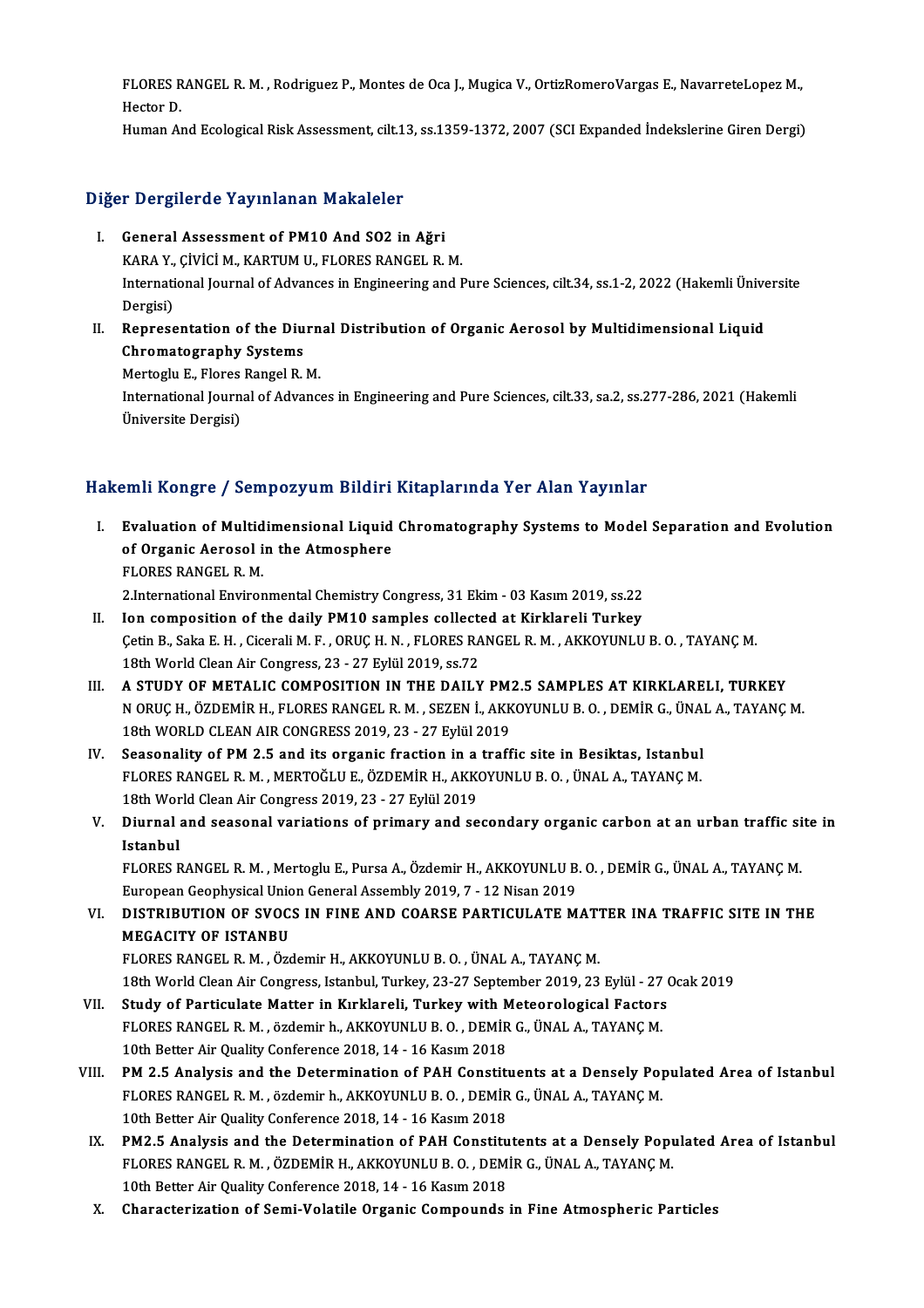Mertoglu E., FLORES RANGEL R. M. , Pursa A., Özdemir H., AKKOYUNLU B. O. , DEMİR G., ÜNAL A., TAYANÇ M.<br>2rd International Mediterranean Science and Engineering Congress 24, 26 Ekim 2019. Mertoglu E., FLORES RANGEL R. M. , Pursa A., Özdemir H., AKKOYUNLU B. O. , DEMİR G.,<br>3rd International Mediterranean Science and Engineering Congress, 24 - 26 Ekim 2018<br>Diurnal Variation of Sami Valatile Organia Compounde Mertoglu E., FLORES RANGEL R. M. , Pursa A., Özdemir H., AKKOYUNLU B. O. , DEMİR G., ÜNAL A., TAYANÇ M.<br>3rd International Mediterranean Science and Engineering Congress, 24 - 26 Ekim 2018<br>XI. Diurnal Variation of Semi-Vola 3rd International Mediterranean Science and Engineering Congress, 24 - 26 Ekim 2018<br>XI. Diurnal Variation of Semi-Volatile Organic Compounds associated to PM2.5 in a traffic-influenced<br>area in Istanbul Diurnal Variation of Semi-Volatile Organic Compounds associated to PM2.5 in a traffic-influence<br>area in Istanbul<br>FLORES RANGEL R. M. , Nafile Y., Mertoglu E., Özdemir H., AKKOYUNLU B. O. , DEMİR G., ÜNAL A., TAYANÇ M.<br>Euro area in Istanbul<br>FLORES RANGEL R. M. , Nafile Y., Mertoglu E., Özdemir H., AKKOYUNLU B.<br>European Geophysical Union General Assembly 2018, 8 - 13 Nisan 2018<br>EVALUATION OF A THERMAL DESORRTION METHOD FOR COMPL FLORES RANGEL R. M. , Nafile Y., Mertoglu E., Özdemir H., AKKOYUNLU B. O. , DEMİR G., ÜNAL A., TAYANÇ |<br>European Geophysical Union General Assembly 2018, 8 - 13 Nisan 2018<br>XII. EVALUATION OF A THERMAL DESORPTION METHOD European Geophysical<br>EVALUATION OF A TI<br>ORGANIC AEROSOLS<br>CÖKAE ELOPES BAN EVALUATION OF A THERMAL DESORPTION METHOD FOR COMPLETE CHARACTERIZATION<br>ORGANIC AEROSOLS<br>GÖK A. E. , FLORES RANGEL R. M. , ÖZDEMİR H., AKKOYUNLU B. O. , DEMİR G., ÜNAL A., TAYANÇ M.<br><sup>9th</sup> Atmograpic Sciences Symnosium 1 \_ ORGANIC AEROSOLS<br>GÖK A. E. , FLORES RANGEL R. M. , ÖZDEMİR H., AKKOYUNLU B. O. , DEMİR G., ÜNAL A., TAYANÇ M.<br>8th Atmospheric Sciences Symposium, 1 - 04 Kasım 2017 GÖK A. E. , FLORES RANGEL R. M. , ÖZDEMİR H., AKKOYUNLU B. O. , DEMİR G., ÜNAL A., TAYANÇ M.<br>8th Atmospheric Sciences Symposium, 1 - 04 Kasım 2017<br>XIII. Contribution of desert dust transport to daily PM10 concentration **8th Atr<br>Contri<br>study<br>ELOPE** Contribution of desert dust transport to da<br>study<br>FLORES RANGEL R. M. , Kaya N., Eser O., Saltan S.<br>International worksbon on Middle Fest Dust Sour study<br>FLORES RANGEL R. M. , Kaya N., Eser O., Saltan S.<br>International workshop on Middle East Dust Sources and Impacts, 23 - 25 Ekim 2017<br>Semi volatile Organia Aeresel Composition in High Time Beselved Ambient. FLORES RANGEL R. M. , Kaya N., Eser O., Saltan S.<br>International workshop on Middle East Dust Sources and Impacts, 23 - 25 Ekim 2017<br>XIV. Semi-volatile Organic Aerosol Composition in High-Time Resolved Ambient Air PM2.5 Sam International worksho<br>Semi-volatile Organi<br>Preliminary Results<br>Cëk A. ELOPES RANCE Semi-volatile Organic Aerosol Composition in High-Time Resolved Ambient /<br>Preliminary Results<br>Gök A., FLORES RANGEL R. M. , ÖZDEMİR H., AKKOYUNLU B. O. , DEMİR G., TAYANÇ M.<br>2nd INTERNATIONAL CONEERENCE ONCIVIL AND ENVIRON Preliminary Results<br>Gök A., FLORES RANGEL R. M. , ÖZDEMİR H., AKKOYUNLU B. O. , DEMİR G., TAYANÇ M.<br>2nd INTERNATIONAL CONFERENCE ONCIVIL AND ENVIRONMENTAL ENGINEERING, 8 - 10 Mayıs 2017, ss.2998 Gök A., FLORES RANGEL R. M. , ÖZDEMIR H., AKKOYUNLU B. O. , DEMIR G., TAYANÇ M.<br>2nd INTERNATIONAL CONFERENCE ONCIVIL AND ENVIRONMENTAL ENGINEERING, 8 - 10 M<br>XV. Temporal Variation of PM10 concentration and properties in Is 2nd INTERNATIONAL CONFERENCE ONCIVIL AN<br>Temporal Variation of PM10 concentration<br>FLORES RANGEL R. M., Kaya N., Eser O., Saltan S. Temporal Variation of PM10 concentration and properti<br>FLORES RANGEL R. M. , Kaya N., Eser O., Saltan S.<br>Geophysical Union General Assembly 2017, 23 - 28 Nisan 2017<br>Diurnal Variation of Organic Aerosel in Urban Fast St La FLORES RANGEL R. M. , Kaya N., Eser O., Saltan S.<br>Geophysical Union General Assembly 2017, 23 - 28 Nisan 2017<br>XVI. Diurnal Variation of Organic Aerosol in Urban East St Louis IL<br>ELOPES RANGEL B. M. Dockay B. Geophysical Union General Assembly 2017, 23 - 28 Nisan 2017<br>Diurnal Variation of Organic Aerosol in Urban East St Let FLORES RANGEL R. M., Doskey P. Diurnal Variation of Organic Aerosol in Urban East St L<br>FLORES RANGEL R. M. , Doskey P.<br>VII Atmospheric Science Symposium, 28 - 30 Nisan 2015, cilt.1<br>My Exposiance during the Ph D et Michigan Technologic XVII. My Experience during the Ph D at Michigan Technological University<br>FLORES RANGEL R. M. VII Atmospheric Science Symposium, 28 - 30 Nisan 2015, cilt 1 My Experience during the Ph D at Michigan Technological University<br>FLORES RANGEL R. M.<br>Invited talk at CIEEMAD-IPN National Polytechnic Institute, Meksika, 10 - 11 Eylül 2013<br>Studies of Air Quality Atmospheris Organis Matt FLORES RANGEL R. M.<br>Invited talk at CIEEMAD-IPN National Polytechnic Institute, Meksika, 10 - 11 Eylül 2013<br>XVIII. Studies of Air Quality Atmospheric Organic Matter in the Midwestern United States Methods and<br>Measurements **Invited talk at CII<br>Studies of Air (<br>Measurements<br>ELOPES PANCEL Studies of Air Qualit<br>Measurements<br>FLORES RANGEL R. M.**<br>Invited talk at CUEMAE Measurements<br>FLORES RANGEL R. M.<br>Invited talk at CIIEMAD-IPN National Polythecnic Institute, Meksika, 10 - 11 Eylül 2013 FLORES RANGEL R. M.<br>Invited talk at CIIEMAD-IPN National Polythecnic Institute, Meksika, 10 - 11 Eylül 2013<br>XIX. Managing the complexity of secondary organic aerosol species produced by forest emissions with Invited ta<br>Managir<br>GC 2GC<br>ELOPES I Managing the complexity of secondary of<br>GC 2GC<br>FLORES RANGEL R. M. , Perlinger J., Doskey P.<br>8th Annual ESC (PRC Craduate Besearsh Ferm GC 2GC<br>FLORES RANGEL R. M. , Perlinger J., Doskey P.<br>8th Annual ESC/BRC Graduate Research Forum at Michigan Tech, Türkiye, 30 Mart 2012<br>On Line aunorgritigel fluid extrection with 500 shromategraphic mess anestrom FLORES RANGEL R. M. , Perlinger J., Doskey P.<br>8th Annual ESC/BRC Graduate Research Forum at Michigan Tech, Türkiye, 30 Mart 2012<br>XX. On Line supercritical fluid extraction with gas chromatographic mass spectrometric analys **8th Annual ESC<br>On Line super<br>Biogenic SOA<br>ELOPES PANCE** FLORES RANGEL R. M., Perlinger J., Doskey P. 7th Annual ESC/BRC Graduate Research Forum at Michigan Tech, Türkiye, 25 Mart 2011 XXI. Estimates of total molecular polarity to evaluate atmospheric evolution of organic aerosol 7th Annual ESC/BRC Graduate Research Forum at Michigan Tech, 7<br>Estimates of total molecular polarity to evaluate atmosphe<br>Perlinger J., Doskey P., FLORES RANGEL R. M. , Zhang B., Murray K.<br>European Coophysical Union 2011 2 Estimates of total molecular polarity to evaluate<br>Perlinger J., Doskey P., FLORES RANGEL R. M. , Zhang I<br>European Geophysical Union 2011, 3 - 08 Nisan 2011<br>Supergritical fluid extraction of biogenis SOA in Perlinger J., Doskey P., FLORES RANGEL R. M., Zhang B., Murray K.<br>European Geophysical Union 2011, 3 - 08 Nisan 2011<br>XXII. Supercritical fluid extraction of biogenic SOA in Northern Michigan European Geophysical Union 2011, 3 - 08 Nisa<br>Supercritical fluid extraction of biogenic<br>FLORES RANGEL R. M. , Doskey P., Perlinger J.<br>2010 American Geophysical Union Foll Meetin Supercritical fluid extraction of biogenic SOA in Northern Mi<br>FLORES RANGEL R. M. , Doskey P., Perlinger J.<br>2010 American Geophysical Union Fall Meeting, 13 - 17 Aralık 2010<br>Description of organis serosol diagonesis with e FLORES RANGEL R. M., Doskey P., Perlinger J.<br>2010 American Geophysical Union Fall Meeting, 13 - 17 Aralık 2010<br>XXIII. Description of organic aerosol diagenesis with a GC 2GC retention diagram 2010 American Geophysical Union Fall Meeting, 13 - 17 Aralık 2010<br>Description of organic aerosol diagenesis with a GC 2GC ret<br>FLORES RANGEL R. M., Zhang B., Murray K. Description of organic aerosol diagenesis with a GC 2GC re<br>FLORES RANGEL R. M. , Zhang B., Murray K.<br>2011 American Geophysical Union Fall Meeting, 5 - 09 Aralık 2010<br>Quantification of ternanes by 1DGC MS and 2DGC TOF MS XXIV. Quantification of terpenes by 1DGC MS and 2DGC TOF MS<br>FLORES RANGEL R. M., Perlinger J., Doskey P. 2011 American Geophysical Union Fall Meeting, 5 - 09 Aralık 2010 6th Annual ESC/BRC Graduate Research Forum at Michigan Tech, Türkiye, 27 - 23 Mart 2010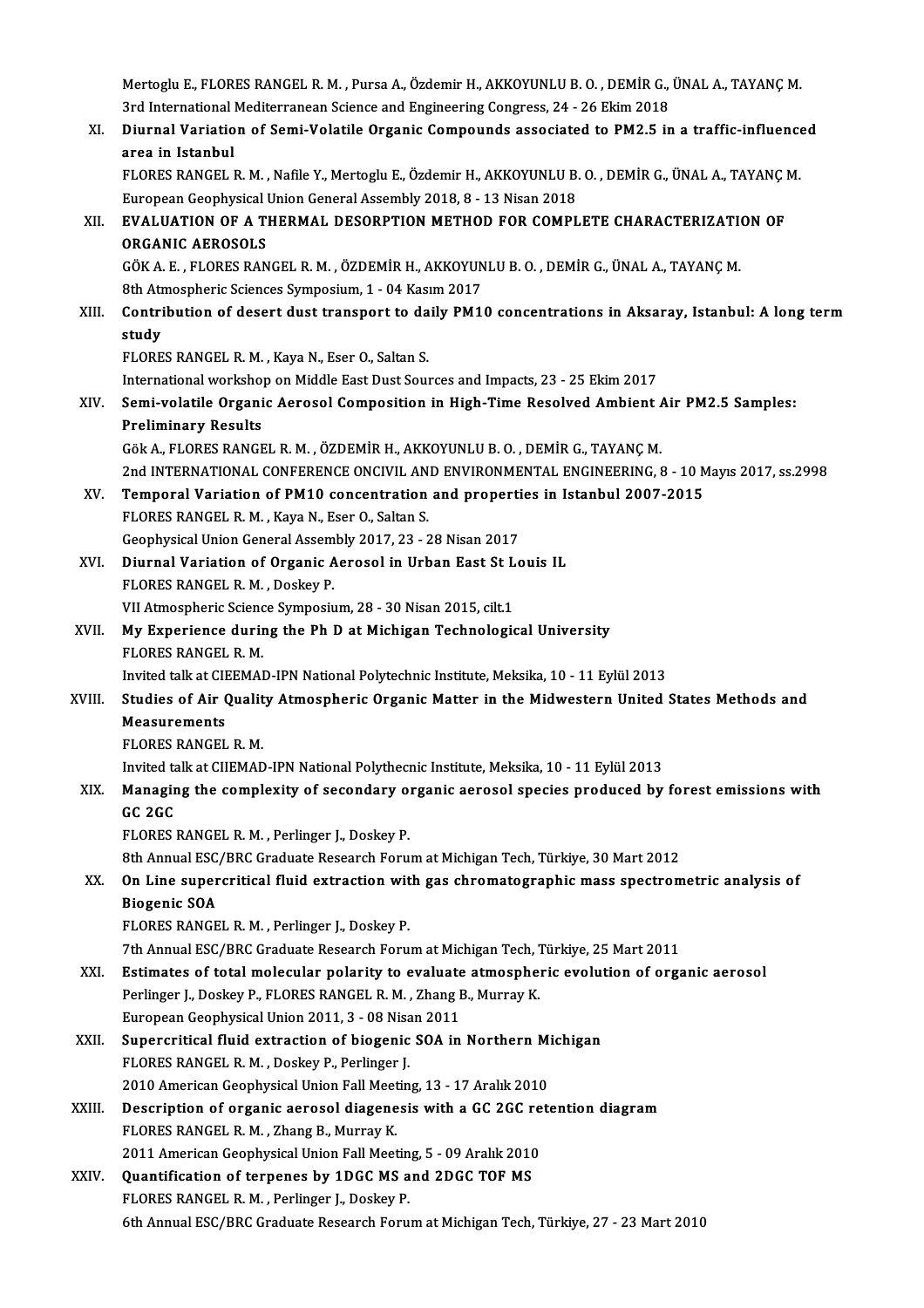| XXV.         | Identification of terpenes and sesquiterpenes by 1DGC MS and 2DGC TOF MS                                                                |
|--------------|-----------------------------------------------------------------------------------------------------------------------------------------|
|              | FLORES RANGEL R. M., Perlinger J., Doskey P.                                                                                            |
|              | 2009 American Geophysical Union Fall Meeting, 13 - 17 Aralık 2009                                                                       |
| XXVI.        | Analysis of Mn Pb and Ni in PM10 in Tampico during 2004                                                                                 |
|              | FLORES RANGEL R. M.                                                                                                                     |
|              | II Congreso Nacional Estudiantil de Invesstigacion (II National Conference for Science Students) at CICATA-IPN-                         |
|              | Queretaro, Meksika, 17 - 19 Ekim 2007                                                                                                   |
| XXVII.       | Geographic information system applied to urban aerosols in Altamira Mexico                                                              |
|              | FLORES RANGEL R. M., Pedro R., Montes de Oca J., Mugica V., Ortiz E.                                                                    |
|              | 100th Annual Conference and Exhibition of the Air and Waste Management Association, 26 - 29 Haziran 2007,                               |
|              | cilt <sub>6</sub>                                                                                                                       |
| XXVIII.      | Application of receptor models for the identification of metal sources in Tampico Mexico 2007                                           |
|              | FLORES RANGEL R. M., Rodriguez P., Montes de OCa J., Mugica V., Ortiz E.                                                                |
|              | 2007 American Geophysical Union Spring Meeting, 22 - 25 Mayıs 2007                                                                      |
| XXIX.        | Metal distribution in PM10 during the MILAGRO campaign in Tamaulipas Mexico                                                             |
|              | Rodriguez P., FLORES RANGEL R. M., Montes de Oca J., Mugica V., Ortiz E.                                                                |
|              | 2nd MILAGRO Science Conference Meeting, 15 - 18 Mayıs 2007                                                                              |
| XXX.         | Metal Content in Tampico TamaulipasEvaluacion del contenido de metales en PM10 en Tampico                                               |
|              | Tamaulipas                                                                                                                              |
|              | FLORES RANGEL R. M., Rodriguez P., Montes de Oca J., Mugica V., Ortiz E.                                                                |
|              | VI Simposio de Contaminación Atmosférica, 17 - 19 Nisan 2007                                                                            |
| XXXI.        | Air Quality Criteria in Tampico Preliminary Results                                                                                     |
|              | FLORES RANGEL R. M.                                                                                                                     |
|              | Simposio Sobre Medio Ambiente en la Zona Conurbada del Sur de Tamaulipas, Meksika, 13 Temmuz 2006                                       |
| XXXII.       | Geographic Information System Applied to Urban Aerosols in Altamira Mexico                                                              |
|              | Violeta M., Ortiz E., FLORES RANGEL R. M., Rodriguez P., Montes de Oca J.                                                               |
|              | 100th Annual Conference and Exhibition of the Air and Waste Management Association, 26 Haziran 2007 - 29                                |
|              | Haziran 2006                                                                                                                            |
| XXXIII.      | Metals in PM10 suspended in the atmosphere of Tampico Metales en Material Particulado Menor a                                           |
|              | 10 m PM10 Suspendido en la Atmósfera de Tampico                                                                                         |
|              | FLORES RANGEL R. M.                                                                                                                     |
| XXXIV.       | II congreso de Ecotoxicología y Química Ambiental, Puebla, Meksika, 28 Nisan 2006                                                       |
|              | Air Quality Criteria Criterios de Calidad del Aire                                                                                      |
|              | FLORES RANGEL R. M.<br>Invited talk to Asociation of Professionists at National Polytechnic Institute (Asociación de Profesionistas del |
|              | Instituto Politécnico Nacional Tampico, A.C), Meksika, 10 Şubat 2006                                                                    |
| XXXV.        | Metals in Patticulate matter smaller than 10um in Tampico                                                                               |
|              | FLORES RANGEL R M.                                                                                                                      |
|              | Invited Talk at Youth Simposium on Environment 2005 (Cumbre Juvenil Ambiental 2005), Meksika, 13 - 14 Aralık                            |
|              | 2005                                                                                                                                    |
| <b>XXXVI</b> | Metals in Particulate Matter smaller than 10um PM10 Suspended in the Atmosphere of Tampico                                              |
|              | FLORES RANGEL R. M.                                                                                                                     |
|              | First National Conference of Science Students, IPN, Meksika, 12 - 14 Eylül 2005                                                         |
| XXXVII.      | Metals in Sdimented Particulate Matter smaller than 10 um in Tampico                                                                    |
|              | FLORES RANGEL R M.                                                                                                                      |
|              | II National Conference of Geoscience Engineering, Cd. Madero, Tamps., Meksika, 17 Mayıs 2005                                            |
|              |                                                                                                                                         |

# Desteklenen Projeler

Flores Rangel R.M. , TÜBİTAK - AB COST Projesi , Chemical composition of high-time resolved fine aerosol (PM2.5) in